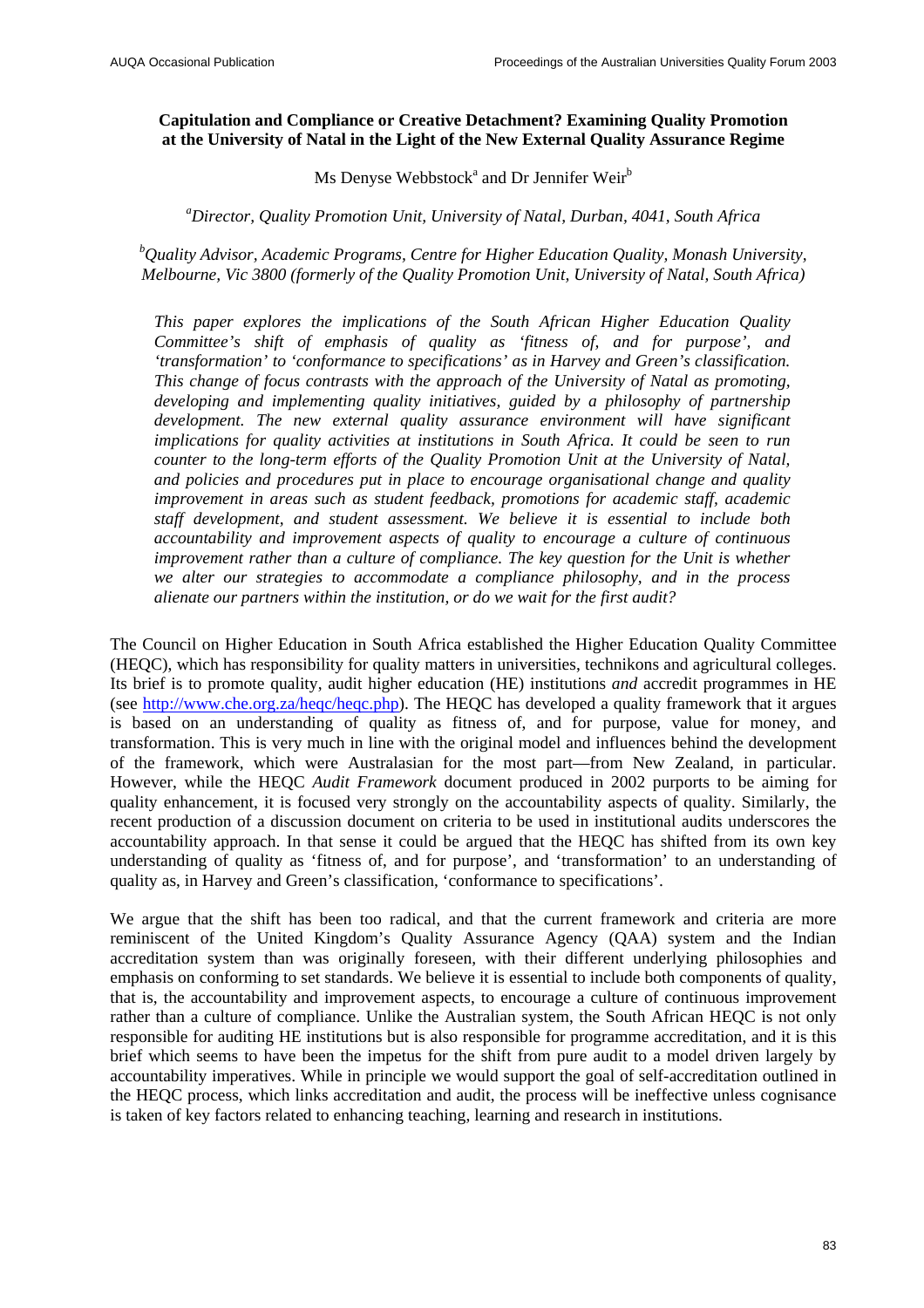In this paper, we explore some of the implications of this shift in underlying understandings of quality in the national quality regime for institutions of HE in South Africa. The University of Natal has, in many ways, been a leader in quality assurance (QA) in South Africa and has taken what we consider to be a balanced approach of QA and enhancement. It could be argued that the progress made by the institution's Quality Promotion Unit (QPU) in promoting, developing and implementing quality initiatives in the University is largely due to the quality enhancement approach taken, guided by a philosophy of partnership development. However, the new external QA environment runs the risk of creating a culture of compliance. This will have significant implications for quality activities at institutions and could be seen to run counter to the long-term efforts of the QPU at the University of Natal, and policies and procedures put in place to encourage organisational change and quality improvement in the University.

The tension between the QPU's philosophy and the emergence of an increasing tendency towards compliance philosophy espoused by the HEQC is manifested in the areas that the QPU has been implementing for some time with a focus on improvement, as well as areas currently under consideration. For example, the University, through the QPU, has invested significant time and resources into enhancing teaching quality only to find that the HEQC will not give either 'in depth' or 'general' scrutiny to this key area of activity. Such areas include academic development in a number of forms including encouraging innovative approaches to teaching and learning within the university responsive to need, the availability of formal qualifications in HE, student feedback, teaching portfolios and an intern and mentoring programme.

The first area we concentrate on in examining this tension is just one of these—the student feedback system. The approach taken in developing this system was one of being helpful to staff for the purpose of improving their teaching. It is thus voluntary, in-depth and non-comparative and, while there are elements of standardisation in the instruments used, these are adapted for context. The system is widely used by staff. In a recent visit to the institution by the HEQC, however, the stress was on making the system compulsory, standardised and, by implication, to be used for quality monitoring purposes rather than for quality improvement.

A second area we explore is promotions policy for academic staff. Performance appraisal in HE is an example of current policy development that seems to set up tension between competing objectives. Performance management systems are often implemented as a quality initiative for the purpose of continuous improvement, but end up being instruments of accountability. The University of Natal has a system of automatic incremental increases in salary for all staff, negotiated each year, plus yearly bonuses for all staff. This is now being criticised from constituencies within the institution as inequitable since outstanding performance is not singled out for reward, nor is poor performance adequately challenged. Rather, the reward has become a given.

In recent years, other mechanisms of reward have been introduced with varying degrees of success including a personal academic promotion system on the basis of performance in four key areas and a merit award system and reviews at individual and school level. In a variety of university-wide forums there has been a call for the introduction of a system of performance appraisal linked to rewards. Yet, performance review mechanisms are often criticised on the basis that they tend to be summative rather than formative, and rarely lead to real improvement. In this sense, performance appraisal is largely ineffective in improving performance and quality in HE. If indeed that is the case, there is little to be gained from taking the same path as other countries and we must explore alternatives. In terms of quality, the key question for us is whether our effort to introduce a performance management or appraisal system at the University of Natal is a forward-looking and viable option in line with our philosophy of continuous improvement, or have we missed the boat given HEQC's culture of compliance?

A third area in which we examine the implications of a developing culture of compliance is academic staff development. In the HEQC audit criteria (while staff development is not a target area for audit in the first round), there is in general a tendency to value the existence of policy over and above the realities of what happens in particular areas. The criteria approach embodies a linear understanding of policy and practice—first there is policy, then there is implementation, and then there is review. However,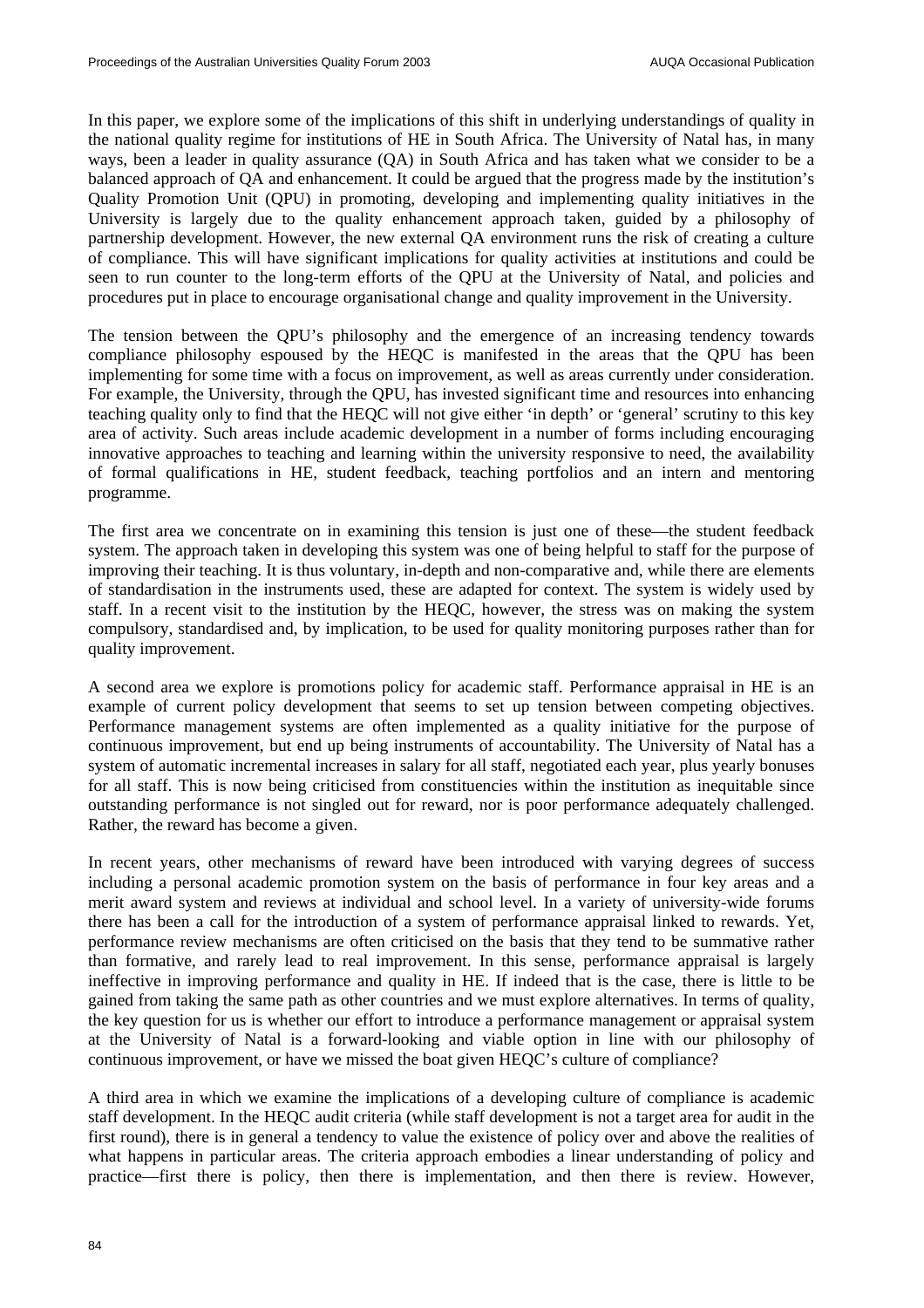universities are living bodies, and most have lived for a very long time, such that many practices are carried out routinely without there necessarily being a single policy document guiding that activity. Staff development, and our fourth area of exploration—student assessment—are cases in point. In terms of the former, at the University of Natal, much staff development happens without it necessarily emanating from one source or one unit or one policy document, but through a whole variety of developmental practices. These might be seminars, both centrally organised and in faculties, quality enhancement projects at the academic coalface, as it were, mentoring projects and individual consultations, and they change according to need. Given the nature of the external criteria, it now appears that energy will need to be diverted into writing up policy after the fact in order to be able to produce it for scrutiny, rather than in improving the practices which exist.

Similarly, with respect to student assessment, which is one of the areas to be examined in the first round of audits, the criteria request an overall policy. Universities have been examining students for years without following one written policy. Rather, they have been negotiating the rules in, for example, faculty rules committees and postgraduate examination committees on a constant basis. To gather together all these decisions made over years and in a variety of forums to inform a policy document again requires diverting energy from the practices. The overarching criteria approach also ignores the fact that universities are uneven institutions in that there is a high level of devolution of responsibility, such that rules are applied and adapted according to context. Essentially, student assessment happens at module level, and should be scrutinised there as part of a module or programme review.

Our paper concludes with some comparisons with other systems of QA and some suggestions to avoid the stranglehold of a bureaucratic culture of compliance developing. The HEQC culture of compliance is evident in the tone and language used in its documents, such as 'levels of scrutiny'. Note the difference in, for example, the Australian Universities Quality Agency's (AUQA) *Audit Manual* (2002, p. 47), which says that AUQA audits of institutions 'pay particular attention' to:

- program approval and monitoring
- research activities and outputs
- overseas operations, including comparability of standards, on-shore and off-shore
- communication with stakeholders
- systematic internally-initiated reviews (e.g. of departments, themes) including the rigour and effectiveness of the review mechanism employed.

It also states that the audits will refer to institutional documents such as Quality Improvement Plans. This is a vastly different focus than the ambitious scrutiny planned by the HECQ outlined in their 2002 *Framework* document, which gives little direction to universities about how to prepare for audit. At no stage does the HEQC mention any concept of partnership, transparency or process of reflection. Selfevaluation seems to be a non-starter. The HEQC's 2003 *Audit Criteria* document is fraught with contradiction when, on the one hand, claiming to take institutional mission into account in determining fitness for purpose and, at the same time, implementing Department of Education targets and benchmarks.

Monash University's approach to quality includes a quality cycle of planning, acting, evaluating and improving based on the action research cycle of continuous improvement. In terms of developing quality, the cycle encourages a process, but does not preclude entering that cycle at any point. *Quality at Monash: Values and Principles* (p. 10) points out that:

An advantage of thinking about quality in terms of a cycle is that there is no 'right' place to enter. While some may start with planning, others will be preparing for review. Also, having completed a cycle as described, the next phase may be thought of as a spiral, or series of spirals, if other actions are generated out of the first sequence.